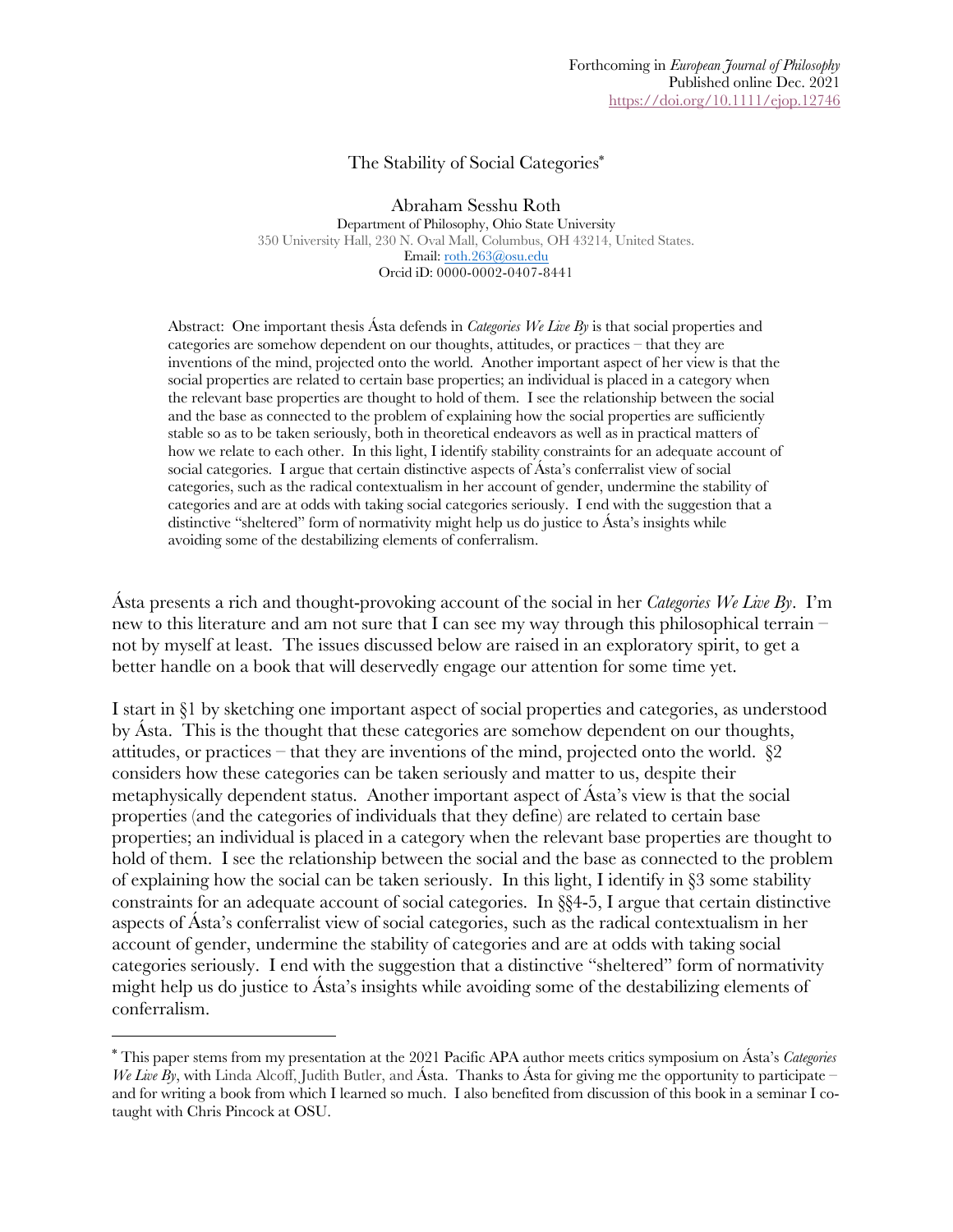# **1. Social categories and properties as Euthyphronic**

The placement of individuals in categories is, for better or for worse, pervasive not only in theorizing about human subject matters, but also in our day-to-day interactions and interventions with one another. Some of these categories are *natural* – as when in a medical context we might sort individuals in terms of blood types. But some categories are *social*, such as married individual, laborer, doctor, president, immigrant, citizen etc.

What do we have in mind when we think of a category as social, as opposed to thinking of it as natural? A very preliminary suggestion is that a category counts as social if inclusion in it is defined by a social property  $(Asta, 2)$ .<sup>1</sup> But then what is it for a property to be social? A social property (and thus, social category) – at least those that are of interest for  $\hat{A}$ sta – is "not independently given, but rather dependent in some way on human thoughts, attitudes, and practices" (7). Ásta describes social properties and categories as Euthyphronic, after Socrates' interlocutor who understands something being pious or morally good as a matter of its being loved by the gods – as opposed to the gods loving it because it is pious. For Euthyphro, being god-beloved is more fundamental; piety and moral goodness are explained by and depend upon it.

Something like this holds of social properties more generally, not just those pertaining to individual human beings. Consider Searle's (1995) example of the property of being a dollar bill, and contrast that with the property of being a gold nugget of such and such mass. Whether X is some gold with a certain mass does not depend on what we think. Whereas, whether some piece of paper counts as money in one way or another does. Being a \$1 dollar bill is a social property. Being gold is not. Likewise, being a senator is a social property. Being a marsupial is not.

The Euthyphronic dependence of social properties and categories is sometimes characterized in terms of a distinctive contingency or arbitrariness.2 Of course, natural properties can be contingent. For example, the fact that there are blood types might have to do with contingent facts about developing resistance to certain diseases like malaria. But the contingency that is distinctive of the social involves an element of invention. For example, Hume distinguishes between the natural and artificial virtues. He says, "…there are some virtues, that produce pleasure and approbation by means of an artifice or contrivance, which arises from… circumstances and necessities…" (*Treatise* 3.2.1.1). We invent something to solve a problem and further some end of ours. What we invent might be a tool, but it could also be a procedure or protocol. The object is given a function, the individual a role to play or a script to follow.

I think that the assignment of a function or role is a helpful way of understanding the sort of dependence and contingency that people identify with the social.3 But perhaps we might

<sup>&</sup>lt;sup>1</sup> All page references are to Ásta  $(2018)$  unless indicated otherwise.

<sup>2</sup> Hacking (2000, 6) says of some socially constructed property or phenomenon X that "*X* need not have existed, or need not be at all as it is. *X*, or *X* as it is at present, is not determined by the nature of things; it is not inevitable." <sup>3</sup> This is central to Searle's approach in his (1995); see also Ludwig (2017) for developments. However, it needn't capture everything that we would include in the social. Some social phenomena, such as economic recessions, cannot be understood this way (Thomasson 2003, Khalidi 2015).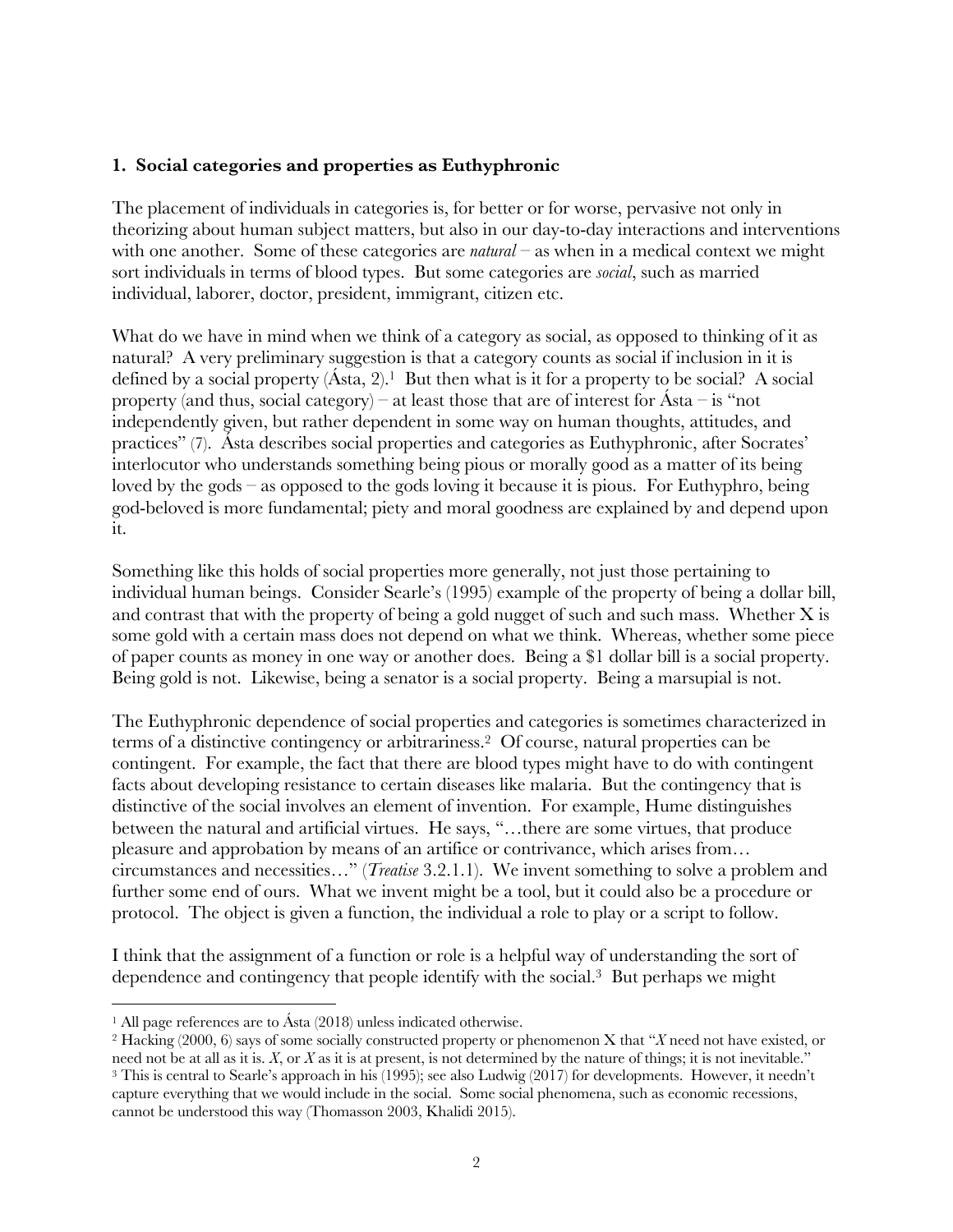characterize the contingency of the social, and its dependent status, in terms that don't quite rely as much on some *overarching* teleology for any sort of status assigned to the individual. We might for example just say that categorizing someone affects how their agency might be expressed, or what it is that they can do – without being committed to there being some single or unified purpose for everything that they do. It might just be a matter of there being additional things that the individual might be in a position to do or get away with, and perhaps other actions that become foreclosed. (This is along the lines of how Ásta sees things, as we shall see.) And we might add that the social category one falls under can affect what sorts of things might be done *to* one.

The main thought behind the idea of a characteristic contingency of the social is that the purpose or agency associated with some category is not dictated by whatever natural theory pertains to the object that falls in the category.<sup>4,5</sup> This is not a blanket rejection of the possibility of a biological foundation for at least some human social categories. The idea, rather, is that there are a host of functions and capacities that are *not* biological, and which correspond to constructed social properties and categories. How are these categories constructed? And what sort of relation do they have to non-social properties and categories?

#### **2. Taking the social seriously**

Part of why social categories are taken seriously is, as we've just seen, that they are typically defined in ways that assign new roles to individuals and make a difference in the range of actions that might be undertaken.6 As Ásta puts it, individuals that fall into some category are subject to constraints and enablements they otherwise would not have.7 For example, she describes the constraints and enablements of kids categorized as popular as a power to do things others cannot (20). They might, for example, determine what sorts of things are cool, bring some individuals into the group, ostracize others, get yet others to do their bidding, etc. In other more official cases (professor, citizen, married, judge, officer) the category confers a deontic status that brings with it rights, responsibilities, duties, privileges (Ásta 18, cf. Searle 1995).

But specifying roles and possible actions of individuals falling under a category does not by itself show that the category is something to be taken seriously. Compare: setting up the rules of a game, or scripting parts or roles in a play, will not by themselves show that the properties and categories so defined have any significance. For the categories to matter, the game needs to be played, the show put on. A moral, then, is that the social categories are significant and to be

<sup>4</sup> Nor, for that matter, need the purpose or agency at one level of the social be dictated by the purpose or agency of a level of the social below it.

<sup>5</sup> A contrasting picture is offered by at least some forms of essentialist Aristotelian ethics that would see some *relatively* naturalistic understanding of the flourishing of creatures in some category as fixing the sort of purpose or agency those creatures can and should exhibit.

<sup>6</sup> I say typically because there might be certain social categories that are not defined to play a role, but might be causally related to categories that are so defined, for example homeless, unemployed, etc. This is related to Thomasson's point above in note 3.

<sup>7</sup> Indeed Ásta seems sometimes to identify the social property with those constraints and enablements. I think that this should be resisted. See below.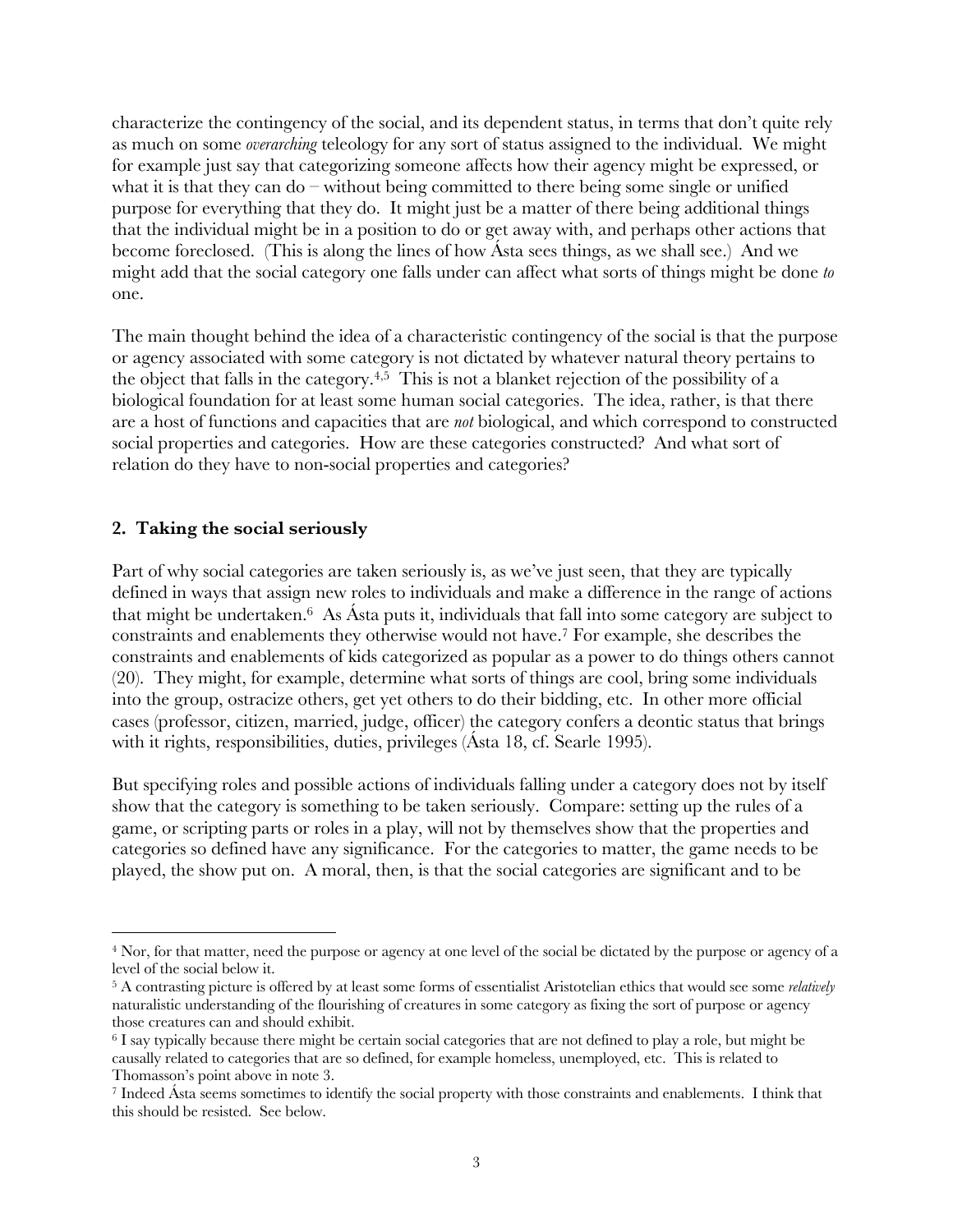taken seriously if it is indeed the case that the associated roles are inhabited, or there is reason to inhabit them.

To see this, consider the matter from the third person point of view of a theorist in some social science. The investigator might recognize in some goings on the workings of genuine social properties and categories; the invocation of the associated roles is not a sham or farce if the category plays an explanatory role, yields real understanding, and is projectible to other contexts and situations. The *theoretical indispensability* of the category in providing understanding of some scope is one way to appreciate that a category matters and is to be taken seriously (Khalidi 2015, Guala 2010, Roth 2014b).

Another way to appreciate that some social category matters is by recognizing its *practical significance or indispensability*, particularly from an agential or deliberative point of view (Roth 2014b). No doubt this practical significance is really what Ásta has in mind when she brings up the idea of constraints and enablements. Some categories, along with the associated constraints and enablements, are valued. Other categories might be thought to be problematic, oppressive, and to be avoided. In any case, constraints and enablements deontic and otherwise are crucial for many important relationships in the personal sphere, such as marriage, family, and friendship, as well as those in more professional settings such as that between instructor and student, medical professionals and patients, employee and employer, etc.

There is the further practical significance of a category stemming from it being an object of moral or political concern. For example, some feminists think it important to be able to define a gender category of women as a part of a project of understanding and countering distinctive forms of oppression (e.g., Stoljar 1995, Stone 2004).

In sum, theoretical as well as practical considerations might point toward taking social categories seriously. The constraints and enablements of social categories work their way into how we live and relate to one another. What I want to do is to consider what sorts of factors or conditions figure in social categories having this sort of impact and mattering so much for us. But I want to proceed by way of another important element of Ásta's picture of social properties and categories.

# **3. The social and the base, and the stability of social categories**

# 3.1 The perceived tiered structure.

Euthyphronic dependence is not all there is to Asta's notion of social properties and categories. There is the further thought that the social property that defines the category is to be related to certain underlying base properties. Ásta (15) says, "In my application of the conferralist framework to account for social properties, the conferrers are always attempting to track the presence of a base property or properties."8 Perhaps talk of *tracking* might connote a hyper-

<sup>8</sup> See also p.21ff where Ásta characterizes the specific form of Euthyphronic dependence in her view – that of conferral. She does it for two types of social properties, communal and institutional. In both cases, the conferrers who are placing an individual in a category are "attempting to track" base properties.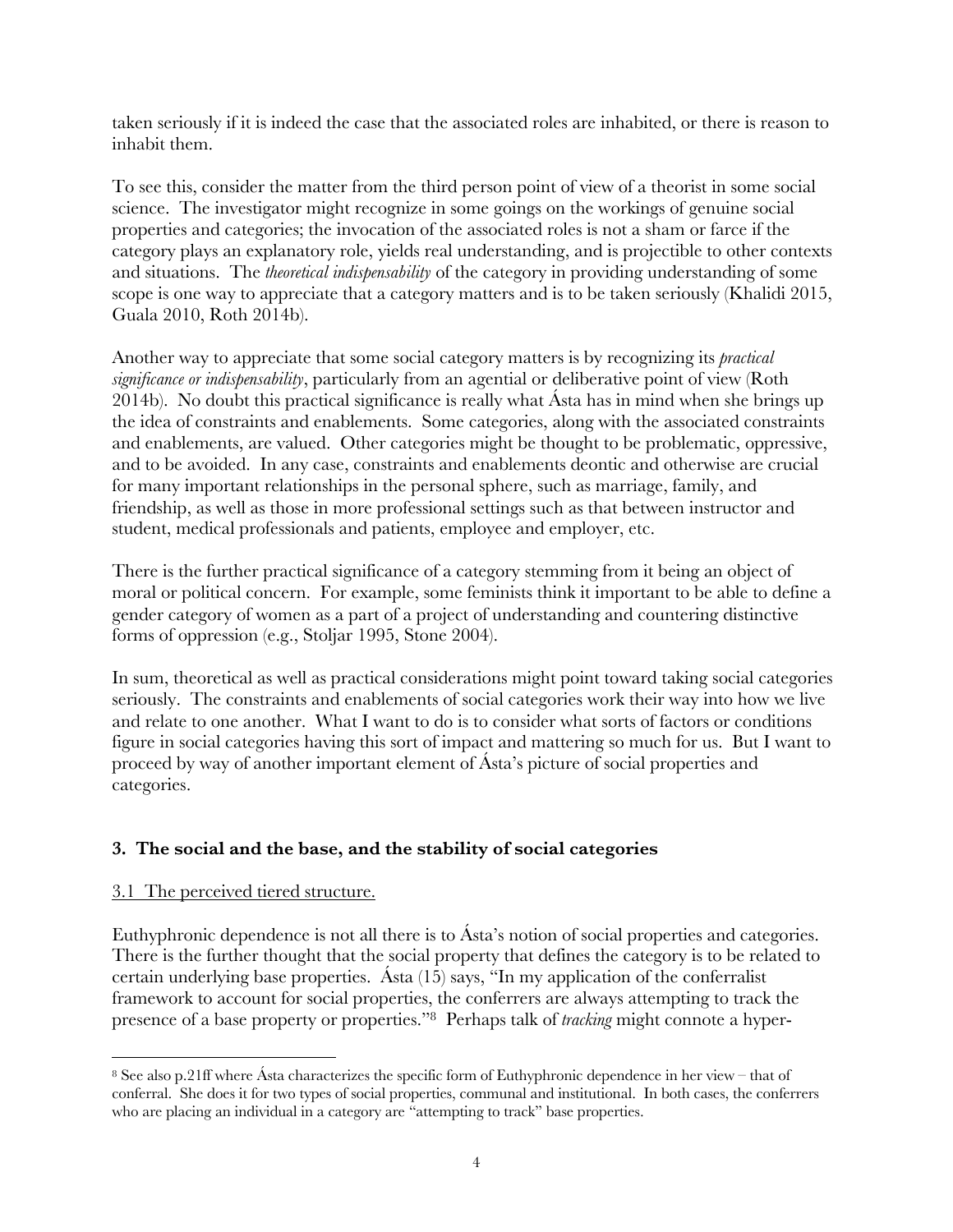vigilance that is not always warranted. Sometimes it might be reasonable to trust that someone falls in a category, and to take for granted that they satisfy the relevant base properties. This noted, I nevertheless find talk of tracking to be helpful and suggestive, and will continue to use it. The fundamental point is that the social properties are not regarded by attributers as freefloating. These base properties figure in the instantiation conditions of the social property, at least as it is understood by the those making the attributions. When you attribute some social property to an individual – or place them in a social category – you (explicitly or implicitly) regard the individual as instantiating some base properties. As the attributer (the *conferrer* in Ásta's parlance) sees it, the individual counts as falling into the category *because* they satisfy the base properties.

It's important to see that the tiered social/base structure is distinct from and complements the Euthyphronic thesis. While the Euthyphronic claim of mind-dependence takes social categories as projections onto the world, the thesis about tiered structure would seem to impose constraints on the projection: it holds that the categories are seen to be tethered to specific parts of that world, parts that are independent of our minds, or at least independent of the particular attitudes projecting the category on this occasion.9

As we proceed, we should keep in mind that the base properties that we're tracking in ascribing or conferring could very well be lower-level social properties. When we categorize someone as an office holder, for example, the President, we track the social property of being the winner of the electoral college.

# 3.2 Why the tiered structure?

What accounts for the significance of the base properties for social property attribution? Why do we take the trouble to track them when engaging in the social categorization of persons and objects? When we make judgements about the *natural* properties of things, we're trying to get right our beliefs and theories about the world, and so it makes sense to track the relevant aspects of reality. But if social properties and categories are our inventions or constructions, why should we bind ourselves to tracking things in the manner that we do when investigating the natural world?

There are a number of things to say in response here, but I think that, broadly speaking, they all have to do with the stability of categories. And this stability is at least part of the answer to the issue raised in §2, namely, why and how it is that the social categories matter to us and should be taken seriously.

I will turn to several factors that might account for why base properties are important for social categorization. Although the base does figure in Ásta's conferralist picture, she doesn't seem to explore why the base plays the role that it does. My suggestions here are tentative; no doubt Ásta will find something to object to about them.

<sup>9</sup> In this respect, it is somewhat misleading for Ásta to characterize her view as Euthyphronic. After all, the Euthyphronic position targeted by Socrates represents the fancy of the gods as unconstrained by any concern with tracking some underlying feature of the things that are pious.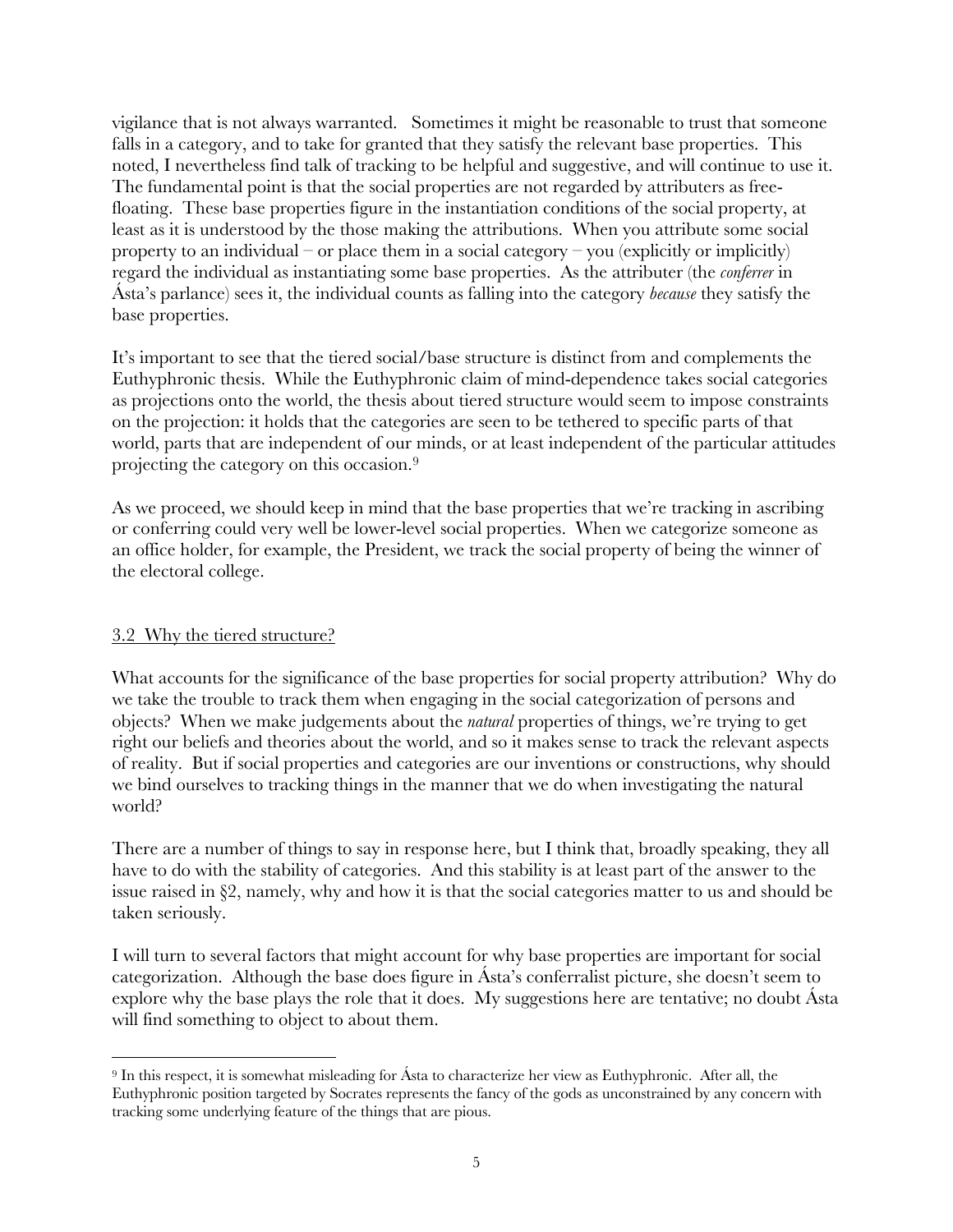**Consideration 1: The intrinsic interest of the base.** Perhaps most obviously, we are sometimes interested in the base properties themselves. But why not then just focus on those properties themselves? Why think of them as a base for something else? Why overlay some social property, category, or status on the object in question? The answer is that we might find the base properties of the object interesting, but what we find interesting about the base, and how that interest might affect how we approach, handle, or interact with the thing exhibiting those properties, need not be a proper part of our theory or understanding of those base properties.<sup>10</sup> So, the social status of the object or individual connects the base features we find interesting with the relevant constraints and enablements – the norms governing our handling of the object, or our interactions with the individual.

We might, for example, take an interest in an object with certain base properties that make it very volatile and so of use as a source of fuel, or as some ingredient in the manufacture of explosives. Or maybe the object has significant psycho-active properties. As a result, the objects are designated as hazardous, or as a controlled substance as the case may be. The social categorizations that are imposed on the substances govern how they should be treated or handled. The facts about the base properties of a substance do not by themselves dictate how it should be handled. If something is psycho-active, it doesn't follow that I should avoid ingesting it. Maybe my interest suggests other courses of action. But given our interests and concerns, those base properties are certainly *relevant* to how we handle them. The base properties must for example be such as to serve the purposes we might assign to the object.

Thus in ascribing the social property that brings with it the relevant constraints and enablements on their handling, we are going to want to track the base properties. We don't want to label as controlled something that is not psycho-active; something cannot count as a medicine if it is ineffective in the treatment of any ailment; and we don't want to neglect labeling something as hazardous that is in fact highly explosive.

Another example is food. Food is not merely an ingestible source of nutrients and energy. There are many such things that don't count as food in many cultures. Given that something is food, it can be eaten, it should be handled or prepared in certain ways, etc. But food should also be a source of nutrition and energy. We therefore are interested in those aspects or base properties of the substance for it to count as food. Styrofoam pellets and plastic beads don't count as food even if someone were to declare that they do. (It's an interesting question of how much contamination by say plastic beads would suffice for something losing its designation as food.)

**Consideration 2: The base as focal point for coordination.** Sometimes we're interested in a base property not because it is of any intrinsic interest, but because it serves as a focal point for coordination. A border (to use Searle's example) on a frontier must be identifiable in some way for it to play the social role it is meant to. The base property – some line of stones or aspect of the terrain – might not be of any interest in itself. But we'll need to track some such identifiable and re-identifiable base property in order to have a border. Likewise, what exactly a

<sup>&</sup>lt;sup>10</sup> Unless our interest figured in the evolutionary development or the cultivation of the object in question. No doubt our interests (or the history thereof) should figure in a scientific understanding of many features of crops and domesticated animals.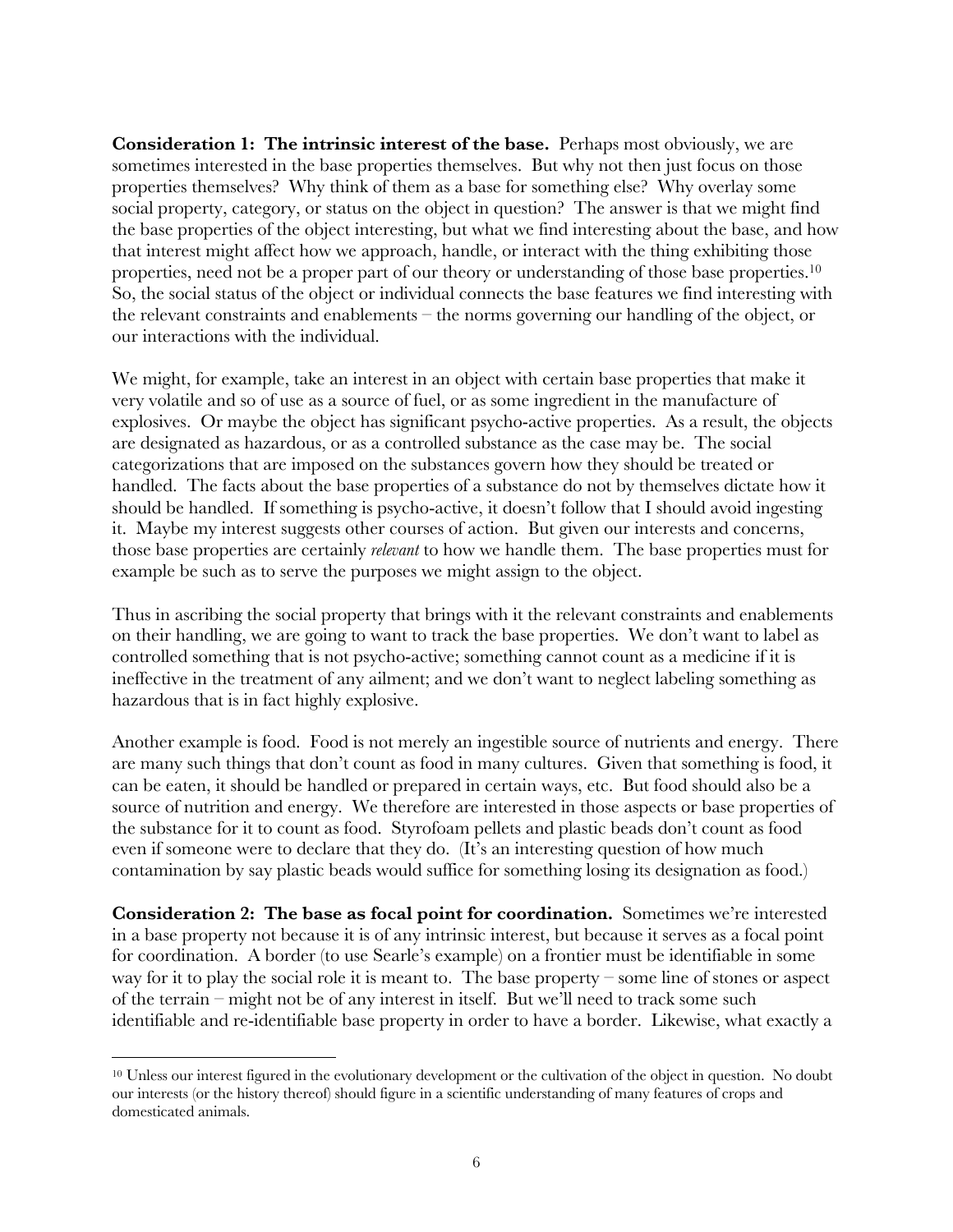police officer wears while on duty might not be of much intrinsic interest for the public, but an officer must be clearly identifiable as such in order to fulfill at least certain policing duties.11 It might not matter which side of the road counts as the legal side of the road to drive on. But things go much better when one side is settled on. And so, to figure out the proper side of the road to drive on, we keep track of the relevant base property – e.g. it's *this* (right) side.

Consider as illustration Ásta's discussion of the Sloane Square Set. This is an interesting case where some privileged group of individuals would designate things, activities, practices etc. as 'U' for upper crust or class, I suppose. But it's not at all clear that there is any distinctive underlying feature that makes the objects U. Ásta credits Rae Langton with this proposed counterexample to the importance of base features in social categorizing. I take it that Ásta's reply is to identify the relevant base property determining what counts as 'U' as something like *what is currently favored by the Sloane Square Set*. Now, this might serve as a coordinating focal point so long as it is quite clear at any moment just what it is that the Set favors. But if the Set's tastes are erratic and contradictory, then it is no longer clear to me that being U is to be taken seriously as a genuine social category.<sup>12</sup>

In social categorizing, base properties will, therefore, be of interest to us, either in themselves or as guideposts for coordination. But this suggests…

**Consideration 3: Base properties provide standards for the proper of ascription of social properties.** Our interests, both intrinsic and coordinating, won't be served if there are no standards, no right and wrong, for the ascription of a social property and for categorization of an individual.13 Natural properties can make themselves felt irrespective of what our attitudes toward them may be. But social properties work through us. Their impact – the extent to which they make a difference – will depend on the consistency and coherence of our attitudes with respect to them. By tying social properties to base properties that can be verified independently of the ascription of that very social property, we can secure the standards needed to avoid the arbitrary categorization that would undermine whatever ends were supposed to be secured with such a categorization scheme.

If the social properties serve our interests, and if the base serve as standards for their ascription, then it makes sense for those standards to be cited as justification for the constraints and enablements associated with the ascribed category. Thus,

**Consideration 4: The base as justification for constraints and enablements.** Base properties figure in the justification of the constraints and enablements associated with the

<sup>&</sup>lt;sup>11</sup> And it might turn out that the particular individual serving as a police officer might also have to be clearly identifiable in order for there to be a police force that is accountable for its actions.

<sup>&</sup>lt;sup>12</sup> This points to the importance of clear markers for social category; otherwise coordination is undermined. See Searle 2006 for his more recent recognition of the need for this.

<sup>&</sup>lt;sup>13</sup> The base properties serve as standards for the appropriate ascription of the social property, but they are not meant to be truth conditions. The social property is, after all, distinct from the base properties. Moreover, the ascription of a social property, on Ásta's view at least, is not descriptive or "verdictive". It is, as she says, exercitive: in ascribing the social property, one is not describing matters as they stand, but actually making it the case that the individual has the property and placing the individual in the category.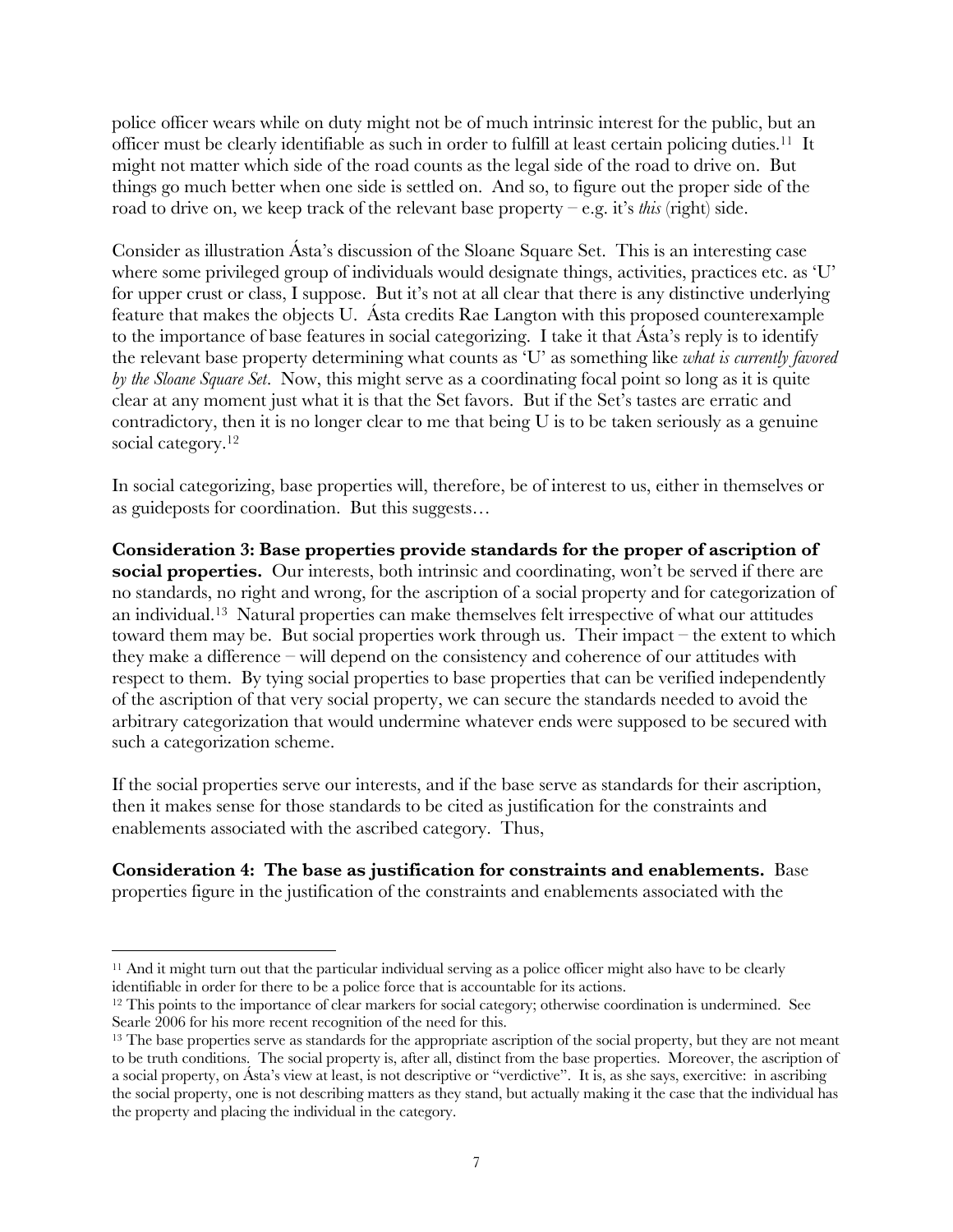category. The base is relevant for assessing one's accountability to those deontic and normative aspects of constraints and enablements.

For example, categorizing someone as a criminal is subject to standards; one can be mistaken in so doing, and if one is going to ascribe such a property and impose the constraints, one must be prepared to justify doing so by identifying the relevant base properties.

In many cases, the justification needn't be very substantive. In the coordination case, the justification might simply be to defend that one falls into the relevant category, and that therefore one is entitled to act in the way one did. For example, suppose we're coping with a pandemic and trying not to overwhelm a vaccination site. Suppose a policy is implemented so that people are divided into age groups, and divided further based on whether one's birthday is odd or even. Today, only those in such and such age group with an even numbered birthdate are eligible for the vaccine. I might justify or defend my presence at the site simply by presenting identification.

The example is meant to show that justification (and accountability) associated with categorization needn't tie the constraints and enablements in any fundamental way to the base properties; the justificatory connection could be highly adventitious as far as the nature of the base is concerned. Furthermore, the justification and the defense of one's actions in terms of the base properties might not be compelling at all if the categorizing in question is intellectually and morally bankrupt. The point, though, is that categories – especially when we're talking about categories of persons – would seem to come with an apparatus of accountability and justification that relies on some connection to the base properties.

In light of these considerations 1 through 4, I hypothesize that the role that the base properties play in the ascription of social properties and the categorization of individuals is that the base provides the sort of stability a category would need for it to be taken seriously both theoretically and practically. The category is responsive to our interests (either in themselves or for their role in coordination). There are standards for the ascription of the categories, and they are connected to an apparatus of accountability and justification. All this makes for robust categories – ones that are projectible from one context to another and which can become entrenched in theory and in how we live our lives. In positive cases, categories can be a rich resource for normative guidance; but they might also present formidable obstacles for the change that might be required for us to live our lives as we think we should either as a matter of ethics and justice, and perhaps of aesthetics as well.

Part of what's driving these points is the thought that social categorization, indeed all categorization, involves an element of generality, so that categories have application across a variety of contexts. Appreciating the generality and robustness of categories, however, is not necessarily to say that they are unchangeable. They can be modified; it's just that it can be quite a challenge to do so. But appreciating the robustness of categories can clarify the urgency of combating or modifying oppressive categorizations.

Before moving on, we might note that one way you might seek to secure the stability of social properties is by reducing them to (the presumably stable) natural properties, and reading the normative or deontic constraints and enablements off the natural properties. That is decidedly not what I'm suggesting here. No doubt there are all sort of natural categories and properties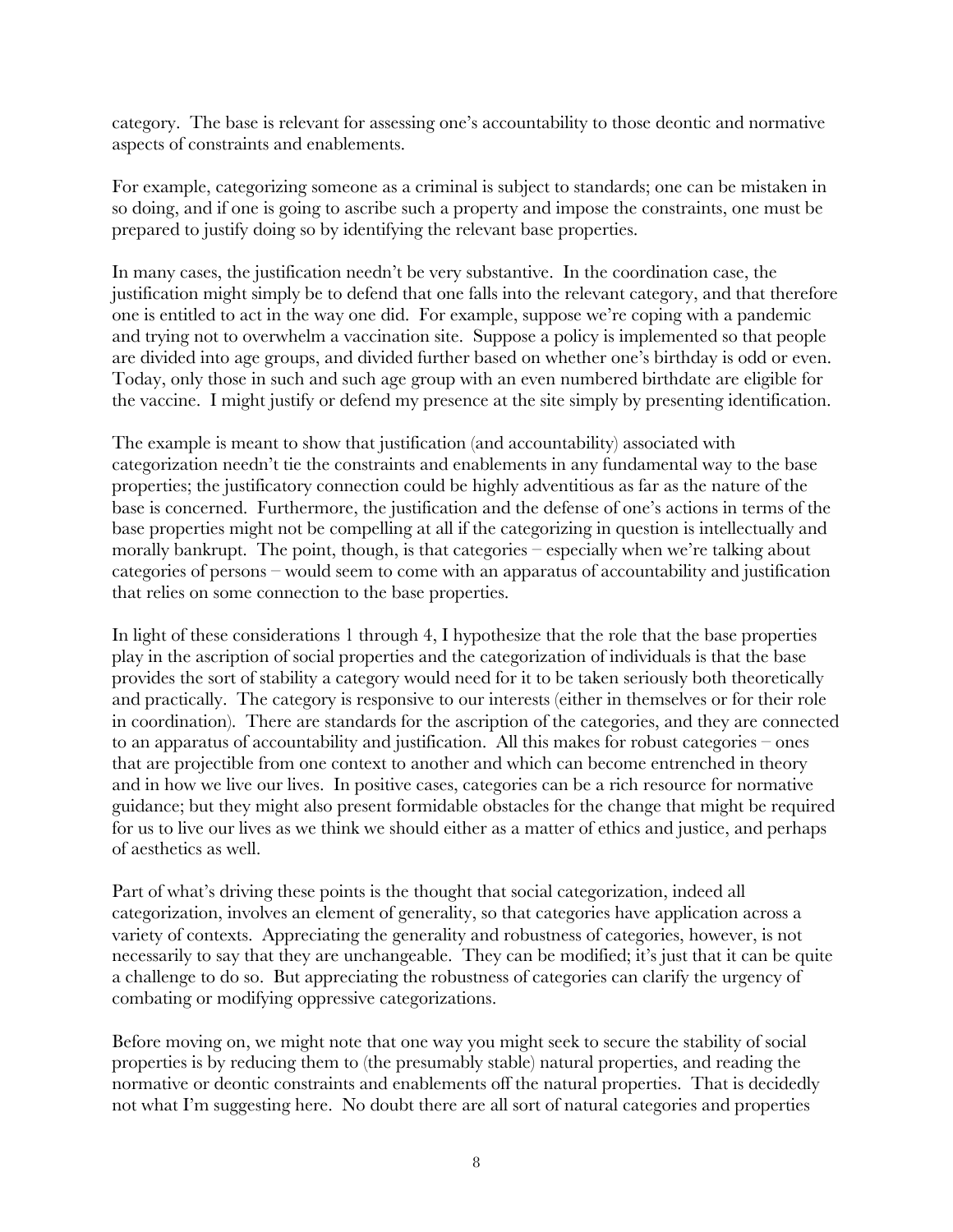that might be relevant for social categorization. But, as has been suggested above, the natural categories do not translate directly into constraints and enablements with any substantive normative content. The problem is that the normativity or deonticity is just not a part of the relevant science (or its highly controversial to think that it is).14,15 What I am trying to do is to address the stability considerations from within Ásta's conferralist framework. I will argue, however, that the stability considerations do put *some* pressure on aspects of Ásta's picture.

#### **4. Conferralism**

In light of these last remarks, I think it's plausible to take for granted that the norms and powers associated with social categories – Ásta's constraints and enablements – are an innovation or invention placed onto individuals identified via lower-level base properties (which might be social themselves, but could also be natural). The specific mechanism in Ásta's picture of how this normative status is attached to the object is that of *conferral*. This is a cognitive act better understood as performative than descriptive. In performing an act of conferring, one is not depicting some state of affairs that exists independently of the act in question. Consider as

<sup>&</sup>lt;sup>14</sup> That's not to rule out the possibility. For example, Burge (2003) holds that the notion of representation in cognitive and visual science is arguably normative and governed by the goal of getting right aspects of the environment. Contrast the view that would say that the visual system has nothing to do with getting right the visual environment and is only concerned with increasing odds of survival and reproduction and is simply reduced to the latter. On Burge's view, the veritistic norms associated with perception are not simply to be understood in terms of the teleology of survival and procreation.

<sup>&</sup>lt;sup>15</sup> The idea that at least in many cases one cannot read off in any straightforward way constraints and enablements from natural or biological categories themselves goes a long way toward addressing some concerns that might be raised against Ásta's claims about sex (as opposed to gender) categories. For example, Ásta contends (in a vein inspired by Butler) that one's sex (e.g. male or female) is not a biological category but social – specifically an institutionally determined category. And this should not be surprising given that nothing in the relevant biological science determines a social arrangement where, for example, certain bathroom spaces are available to a male and others are not. So the point that such norms or rules are attached to certain biological base properties as a matter of invention or innovation makes it straightforward that the category in question, now understood as having these norms attached to it, is not biological – even if the terminology that we use for these categories are also used in biology. That being said, in claiming that sex categories are socially constructed, we needn't deny that there are *biological* sex categories, which Ásta at times seems tempted to do. Denying biological sex categories strikes me as a tall order. I don't find compelling the argument that concludes that the sex categories of male and female have no place in science on the grounds that there are individuals who don't clearly fall into either. It seems to be wellestablished that sexual reproduction is an evolutionary adaptation emerging about a billion years ago, and the relevant categories seem to figure in a host of serious scientific theorizing (which is not to say that they don't figure in a host of non-serious theorizing as well). I'm not in a position to speak with any expertise on matters within science and the philosophy of science. But I don't think that taking a position on this issue is necessary for Ásta. I think it suffices to distinguish sex categories of the wider society such as male<sub>social</sub> and female<sub>social</sub> from biological sex categories of malebiological and femalebiological. The sex categories of the wider community might be informed (as sketched by Ásta) by those with scientific or medical expertise (more so than the gender categories). But the sex categories of the wider community are distinct from those scientific categories in virtue of the norms attached to the former. The norms associated with the social categories of sex are importantly different from those of the biological categories, even if they have *something* to do with the biology. The line I'm taking in this note might be challenged by a form of semantic externalism that holds that the contents of one's thoughts and utterances might be determined in part by the experts in one's community. (I admit that I am sympathetic to such an externalism – it always bothers me when people call a whale a big fish; and don't get me started about those who think that they might have arthritis in their thigh!) I wonder whether thinking of externalism as part of a descriptive theory about content, and contrasting it with an ameliorative or prescriptive construal of conferralism might help address this worry.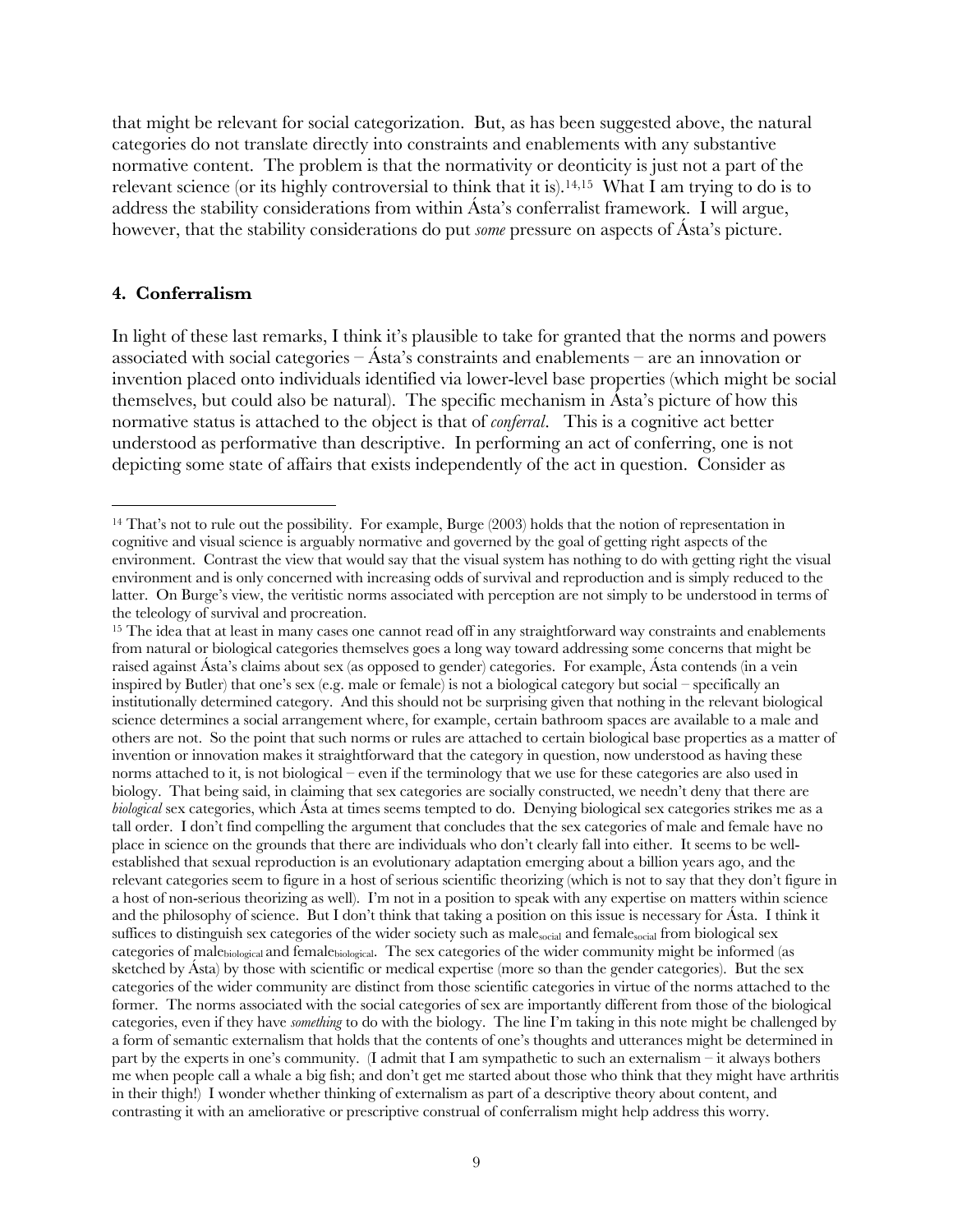examples declaring someone one's heir, or naming one's child, or officiating a wedding. One is, in the relevant act itself, making it the case that an heir is determined, or that a child is named, or that a couple is married. The thought is that something like this is going in a much broader range of cases than would have been imagined. What might seem at first to be a recognizing and a describing of someone being in a category and having constraints and enablements, turns out to be a *placing* of that individual into a category, a constraining and an enabling of them. Ásta describes this conferring act as exercitive (from Austin) or declarative (from Searle), as opposed to merely descriptive.

In one sense, this should not be surprising if we've already accepted the idea that social properties  $-$  at least those we're focusing on  $-$  are Euthyphronic. The categories corresponding to these properties are invented kinds. If we create some institution, such as marriage, then the categories of wife, husband, or spouse are invented. Ásta is, I think, in agreement with others on this. However, locating an *individual* in a category is a somewhat different matter, and here is one place where the position Ásta takes is distinctive. As Ásta makes clear, for someone like Searle, the individual falls within a category if certain base conditions are satisfied. Locating an individual within the category is an epistemic matter of seeing whether the base properties hold of the individual; it is something one can get wrong. The social status of the individual is determined by the satisfaction of the conditions specified in terms of the base properties. The status is independent of whether one *thinks* those base conditions are satisfied. Whereas, on Ásta's view, while the conferrer sees themselves as in the business of tracking the base properties, the individual is in the category only once the conferrer takes the base properties to be satisfied and confers the status on the individual. The conferrer might fail properly to track the underlying base properties, but the assessment of the social property is **not** something that the conferrer can get wrong. The conferral is what *makes* it the case that the individual has the social property; conferral *places* the individual in the category (25).

The rationale for this picture is that Ásta wants to capture the difference that the social makes – where this is understood in terms of constraints and enablements (11). To take Ásta's illustration with the case of baseball, on her view a pitch counts as a strike only once the umpire declares it to be. In making the call, the umpire is seeking to track the ball to see whether it passes through the strike zone. But whether or not the umpire gets the trajectory right, the umpire's call is what *makes* that pitch into a strike. There may be anger, accusation, and derision if the umpire fails to track the ball well, but the umpire's call is what makes a difference in the progress of the game. Whether the ball's trajectory does in fact fall within the strike zone is not what matters.

In general, the way social properties or categories matter or make a difference is through individuals making a determination about base properties, and conferring the category and the associated status. Never mind whether the base properties actually hold. What matters – the constraints and enablements that are put in place – depend only the *perceived* holding of the properties.

Ásta regards this conferralist picture as particularly suited for what she calls communal properties. In these cases, a category is not set up in any official manner by authoritative declarations that dictate what happens across contexts. Communal categories are determined, rather, in a more fluid manner by individuals encountering one another in particular contexts. If the only people within a context (at least those with appropriate standing) make the call that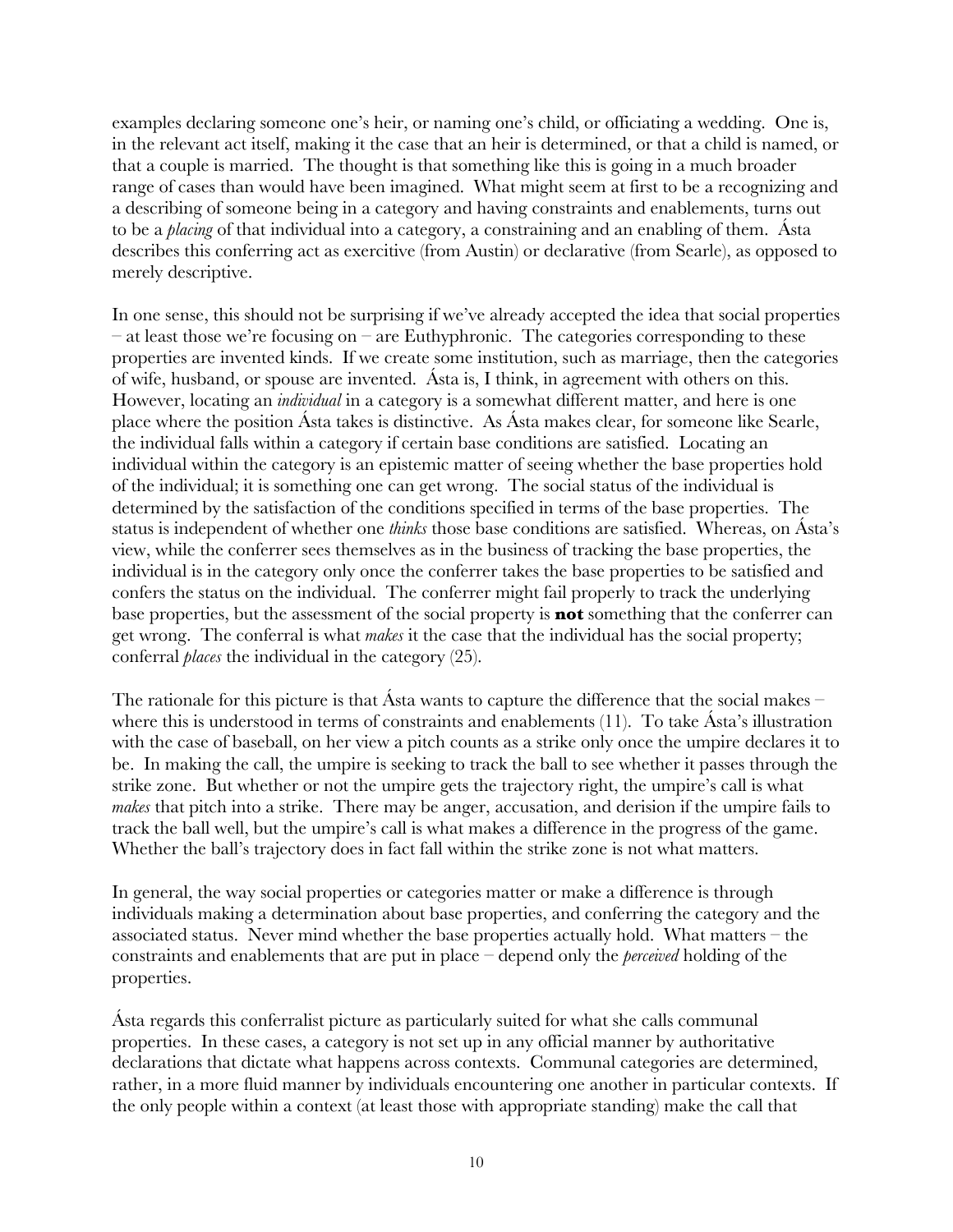some base properties hold of an individual, then it seems that the constraints and enablements associated with the category will be in place – irrespective of whether the base properties actually do hold (28). In sum, the social is what matters. And what matters are the constraints and enablements that in fact hold sway in the context because that's how conferrers (rightly or wrongly) perceive things, not whatever constraints and enablements are supposed to be in place (29).

Ásta extends this perceptions-first picture to institutional cases such as marriage, where the conferrer has some official authority (rather than unofficial standing) to place someone in a category thereby conferring a status (29). Suppose someone has the authority to officiate a wedding and the ceremony is performed. But suppose that some base properties are not satisfied – e.g. the groom is already wed to someone else. Thus,

The couple may in fact not meet the eligibility requirements, but if the marriage conferrer judges them to, they become married anyway and get the certificate of their new institutional status to prove it. To be married is thus not to meet the various requirements for being married, but to be judged by a person in authority to do so (29).

This line of thought would seem to extend in ways that Asta does not consider.<sup>16</sup> For example, suppose the individual officiating the ceremony is aware of the illegitimate status of the groom. But, having been slipped several crisp C-notes, he looks the other way and proceeds to solemnize the marriage. I'm not sure how this outcome is significantly different from the scenario Ásta envisions. At this point, the connection the social property and category are supposed to have with the underlying base properties, if it hasn't already been severed, has become tenuous indeed. The base seems no longer to be of any interest either intrinsically or for the purposes of coordination. Conferral of constraints and enablements has been muscled through without any consideration for standards of ascription of the social property; the apparatus of justification and accountability is idled. In sum, the factors about the base that contribute to the stability of category have been set aside. The moral of section 3 above suggests that the tenuousness of the connection between the social and the base on Ásta's view makes it harder to appreciate the significance that the social can have for us, hard to see why social categories matter.

For Ásta, however, what's fundamental to understanding why the social categories matter are the constraints and enablements that they afford in particular contexts. And this connects with a further aspect of her view. The constraints and enablements are so important that Asta seems at times to **identify** the social property and the category with these constraints and enablements. For example,

a social property, whether institutional or communal, is fleshed out in terms of the constraints and enablements, institutional or communal, on a person's behavior and action. **To have the status in question just is to have the constraints and enablements in question.** (30, emphasis added)

But I think that this identity should be resisted for several reasons. **First**, it doesn't acknowledge the possibility that a social property or category might play a role that goes well beyond the

<sup>&</sup>lt;sup>16</sup> It would be interesting to think about analogous extensions to the scenario of passing discussed by Ásta.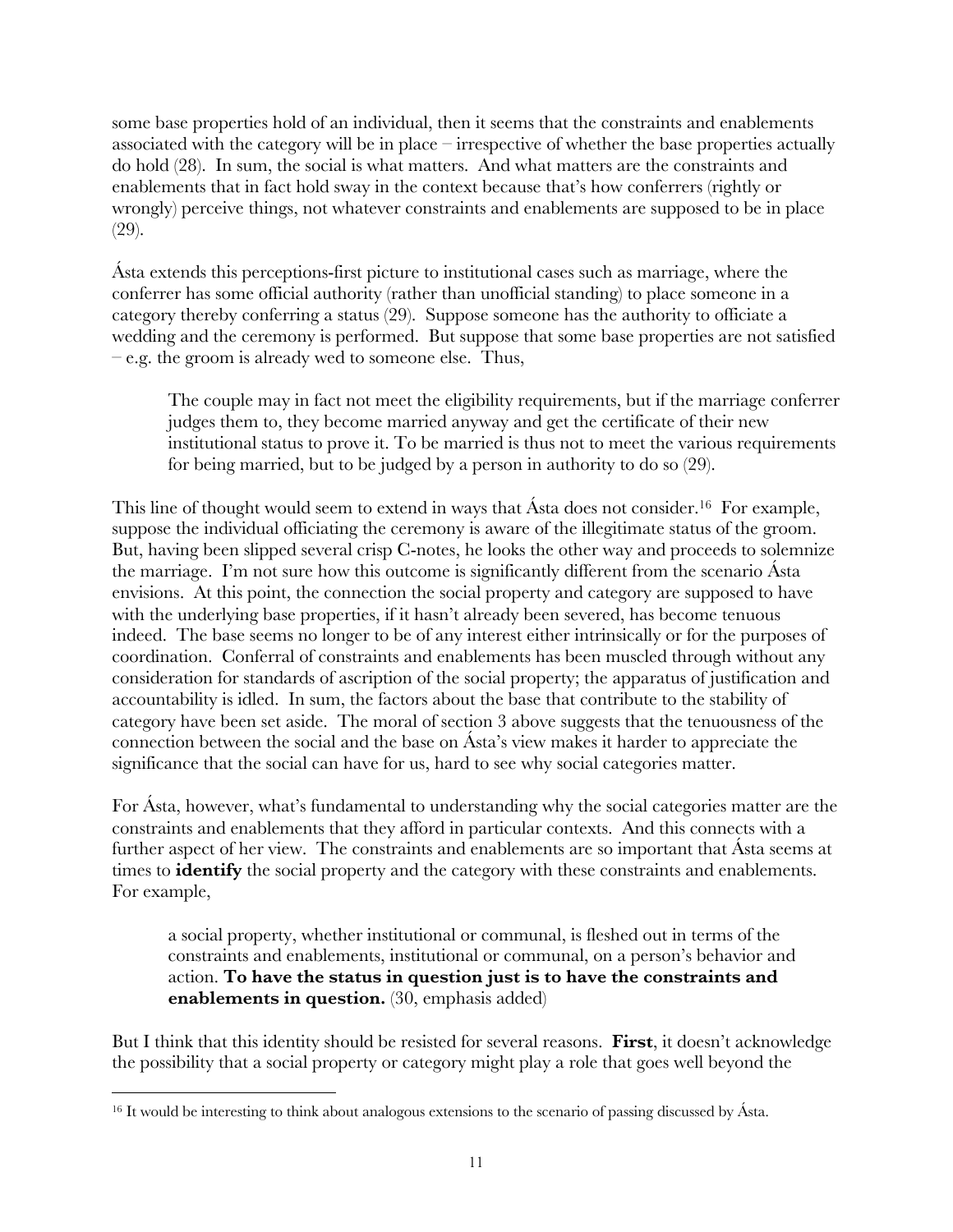constraints and enablements *on the part of the individual so categorized*, and even beyond how others interact with the individuals so characterized. For example, certain roles might serve as aspirational models – which might be good, or might just be a way of distracting individuals from what they really should be concerned with. If I can be a movie star like so-and-so, then maybe I won't pay attention to the fact that I am not getting a living wage and don't have medical insurance. Here's another example: the presence of social strata below me might make me complacent about the vast inequalities in opportunity and resources that I face, let alone those faced by individuals in even more dire circumstances. These aspects of social categories are arguably as important to the nature of the properties and categories in question as the specific constraints and enablements imposed on individuals falling into the category.

The **second** reason against the identification comes from recognizing the possibility that the constraints and enablements associated with a category might be had by something that doesn't fall under the category, at least normally understood. Now, in a sense, this simply begs the question against Ásta. But considering this sort of case might help us see what is at stake. Consider a political prisoner locked up on phony charges. Her constraints and enablements are those of an incarcerated convicted criminal. But the base properties are not being tracked; there was no gathering of evidence for an actual crime, no trial, etc. My intuition here is that the prisoner is not a criminal, but being treated as one. Ásta would presumably agree that on moral grounds she should not be a convicted criminal. Also, on the basis of considerations associated with the institution in question (given the trumped-up charges and a trial that makes a mockery of the institution's legal process) she should not be made a criminal. But, for Ásta, in this context the individual IS a criminal because those are the constraints and enablements that pertain to her.

Part of what Ásta is drawing on to support her intuition is thinking of the situation as contextbound. The political prisoner in her circumstances is no different from the common convicted criminal. Never mind how she got there. Never mind that maybe someday she might be released and be able to resume her campaign against the repressive regime. These considerations lie outside the relevant context and don't bear upon it.

Admittedly, there is something important about focusing on the context at hand. But I've been suggesting that there is an inherent generality to the notion of categorization, and this requires that it have the stability to extend across contexts. To insist that social property and category is simply absent in any situation where the typical constraints and enablements are not manifested, would undermine the stability and generality of the category. And, as I have suggested above in section 3, a conception of a category without some stability across contexts does not do justice to the practical and theoretical significance that social categories can have for us.

# **5. Radical Contextualism**

Ásta's focus on what happens *within* a context leads to a radical contextualism in the case of communal properties and categories such as gender. The view is supported by what might be called a meta-social observation of how we often are categorized in different ways depending on the contexts we pass through: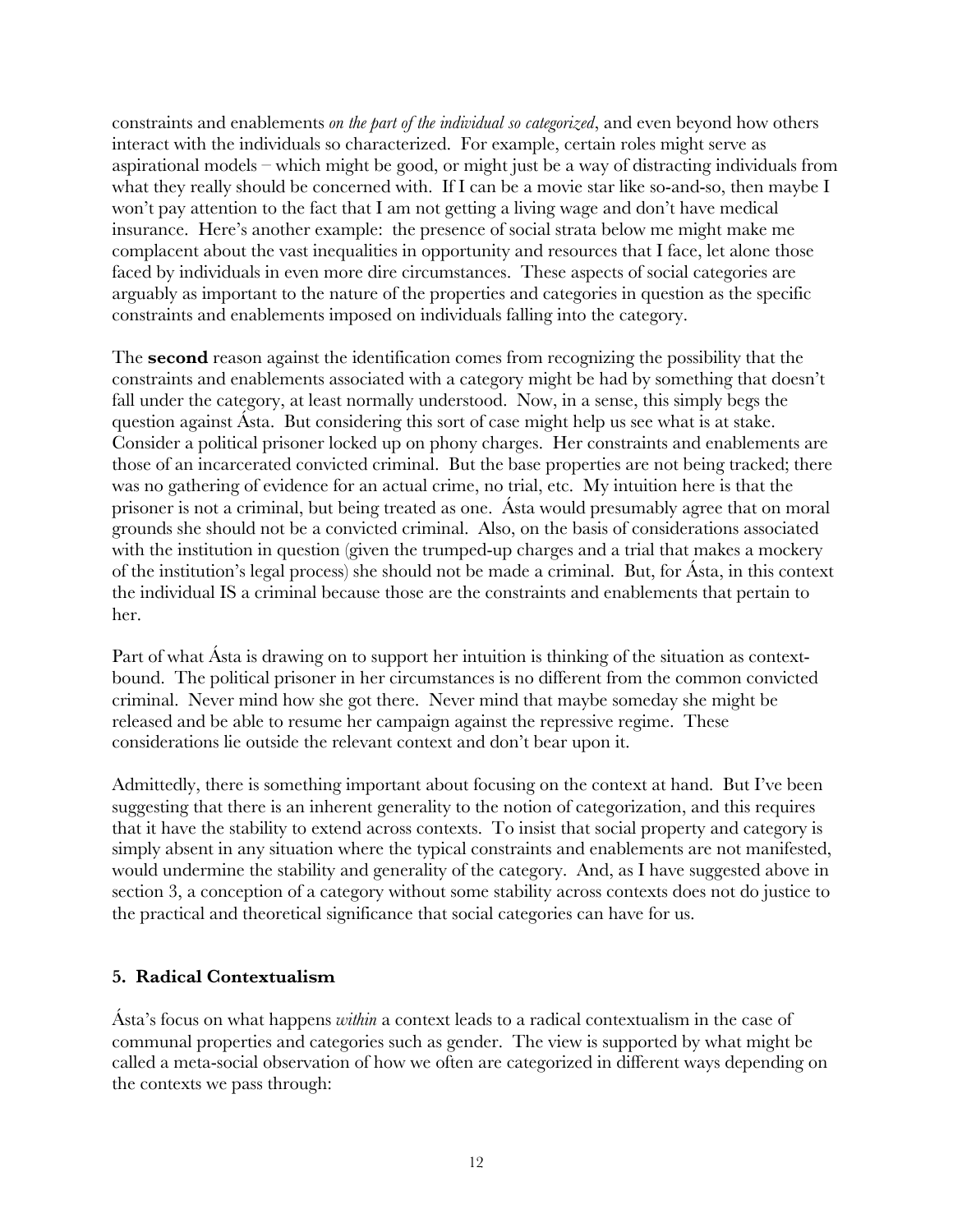Consider this scenario: you work as a coder in San Francisco. You go into your office where you are one of the guys. After work, you tag along with some friends at work to a bar. It is a very heteronormative space, and you are neither a guy nor a gal. You are an other. You walk up the street to another bar where you are a butch and expected to buy drinks for the femmes. Then you head home to your grandmother's eightieth birthday party, where you help out in the kitchen with the other women while the men smoke cigars. (73)

The context sensitivity of category assignment is partly a matter, Ásta thinks, of the differing base properties that are being tracked. Conferrers track different base properties in different contexts: sex assignment, role in biological reproduction, body presentation, role in food production, etc. (74). Ásta thinks it's wrong to assume that these different properties covary.

I think that there is something importantly right about Ásta's meta-social observation, although I suspect that more empirical and interpretive work in sociology, anthropology, and psychology is probably called for. But if we accept the meta-social observation, are we forced to conclude that categories like gender are highly contextual? Does this mean that it's wrong to maintain stability conditions on social categories in the way I was suggesting in section 3 above?

My response is that if the categorizations are overly contextualized in the manner that Ásta describes, then they do not succeed in grounding genuine social categories – at least ones that matter to us. We might not have in these cases real categories that matter. Of course, the categorizing involved might after a while accumulate into patters so as to have the stability to support genuine social metaphysical categories that have stable theoretical and practical significance across contexts. But that is not yet the case in the scenario Ásta envisions. So I contend that we can accept the meta-social observation without being forced to think that what is involved are genuine social categories that matter to us.

But what should be said of the constraints and enablements one has *within* a context where the social property doesn't properly apply? The normative binding seems real enough, and this is what leads Ásta to conclude that the social status is successfully conferred even when the base properties fail to be tracked. But might there be an alternative way of handling these constraints and enablements, one that is not committed to the successful conferral of the category in this circumstance, and thereby avoids the radical contextualism about social categories?

Consider the couple that Ásta regards as genuinely married even if the groom did not really meet the conditions of eligibility because he's already married in another jurisdiction. Ásta considers the possibility of this couple going on to "act married and live like that for seven decades," implying that the marriage and the corresponding category of being married are genuine, even if the status was conferred in a problematic fashion.17

I think that part of what might explain the intuition (to the extent that one has the intuition that there are constraints and enablements similar to those of married couples) is the idea that spending time together as a couple brings with it certain duties and rights that hold *between* the individuals. And these "directed" duties hold irrespective of whether the couple has the official

<sup>17</sup> See Ásta at 29 (including note 24), as well as 101.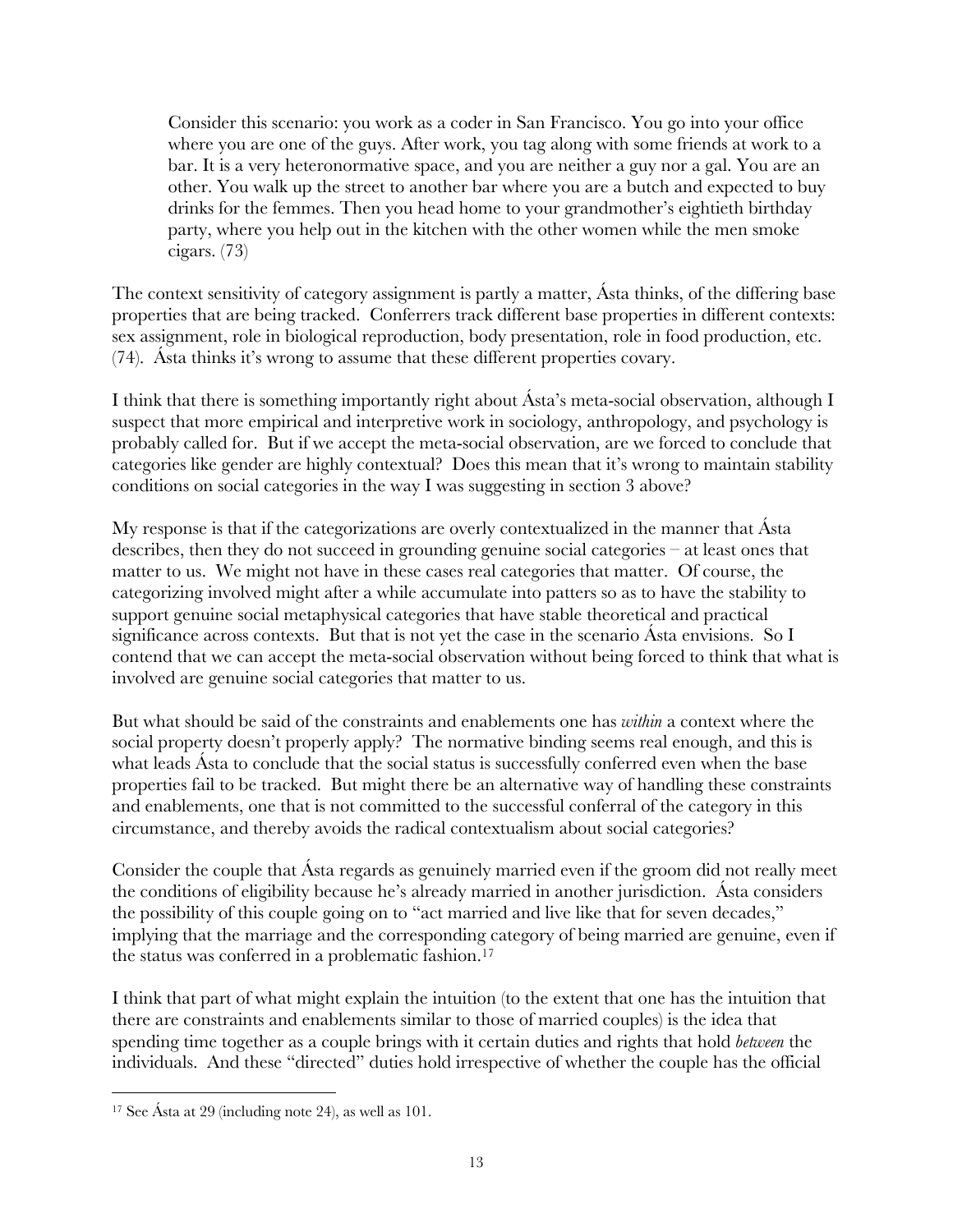status of being married. These special duties between the couple are distinct from and as it were *sheltered* from the constraints and enablements (or lack thereof) associated with the stable categories associated with the larger society. Thus, each individual in the relationship might owe the other something like what one owes in the way of duties and responsibilities to one's spouse, even if there is no marriage here.

The suggestion, then, is that the sort of "directed" duty one finds in relationships and joint activity might account for the constraints and enablements in the cases where no sufficiently stable categories are applicable. Each participant in joint activity, for example, is in some normative sense committed or obligated to doing their part in the activity.<sup>18</sup> One's commitment is not understood merely as a normative feature or "monadic" property that merely specifies what the individual participant in joint activity is to do. It is constitutive of the commitment, rather, that it is a "contralateral" commitment to another: the commitment relates one to fellow participants; it's a commitment that is owed or directed to others. Fellow participants have a special normative status with respect to one's commitment. To fail to act is not merely act wrongly in some sense; it is to wrong fellow participants. And fellow participants can hold one accountable for not participating – something third party non-participants are not in a position to do.19

Now, I think that when individuals engage with one another within the sort of contexts described by Ásta, we will find these directed commitments or duties running between them. I suggest that these commitments account for the constraints and enablements that Ásta locates *within* contexts, even when the conditions for applying a social category are not satisfied. Consider again the couple that lives together for a long time but for whatever reason don't satisfy the conditions for being married. They might not count as married, and so neither is subject to the constraints and enablements *of marriage.* But each is subject to the constraints and enablement of directed commitment or obligation that are a part of what it is to share one's life with another, or to participate in an ongoing joint or collective endeavor. Such constraints and enablements are a matter of what holds between the partners, and are not a matter of some more broadly recognized social status. The commitments that hold between the partners are *their* business, and this is irrespective of the attitudes of others or society at large.20 Thus, there is no need to invoke a radical contextualism of social categories in order to account for these constraints and enablements. They can be grounded in other ways.

Ásta's oppositional characterization of interactions that impose constraints and enablements might make my proposed strategy seem unpromising.<sup>21</sup> But I want to suggest that there is more

<sup>&</sup>lt;sup>18</sup> I think that the commitment involved is normative, but perhaps talk of obligation is too strong and misleading in suggesting that it is a moral commitment. See Roth 2004, 2018.

<sup>&</sup>lt;sup>19</sup> This is a recurring theme in Gilbert's work, e.g. her 2006 and 2009. See also Roth 2004, 2018.<br><sup>20</sup> Of course, that's not to say that it might be important for one's partnership with another to be recognized more broadly. Nothing I'm saying here is meant to deny the importance for society at large to recognize for example marriage equality.

<sup>21</sup> I say oppositional because her characterizations of the relevant interactions are more suggestive of combat, of individuals who are struggling to overcome one another. Ásta doesn't rule out the picture I have in mind, but I think that the possibility of joint agency, or collaboration in conferral, is something we need to emphasize because it offers a somewhat different way to tackle the issues. See the battle of wills and the discussion of Hegel in 6.6. While Ásta certainly does not go that far, she is much further in that direction than what I have in mind. Ásta also talks of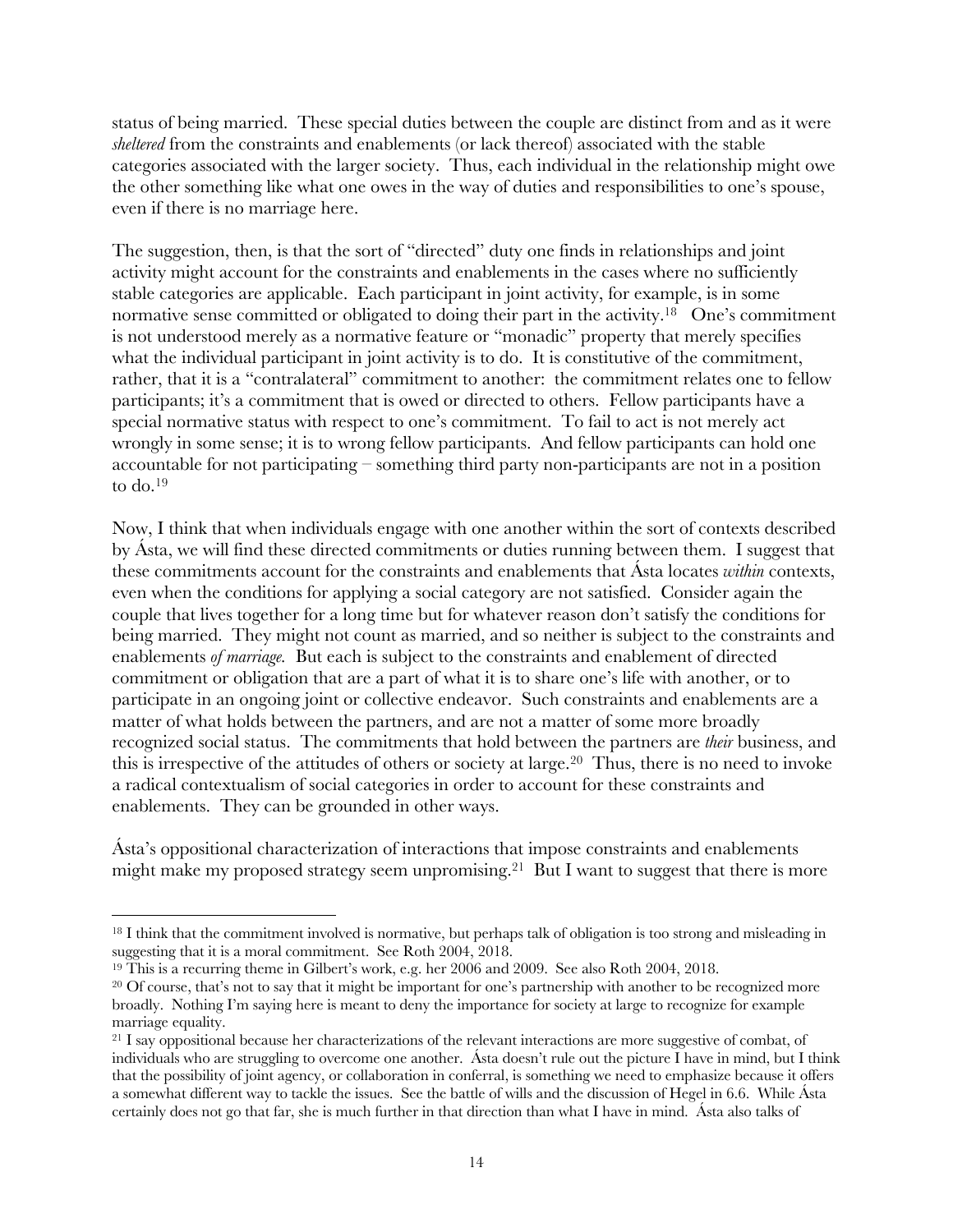collaboration in the contexts than Ásta acknowledges. No doubt what she describes happens a lot as well. But once we introduce more collaboration – more shared agency if you will – in constituting constraints and enablements *within* the context, there will be less need to posit a radical contextualism for social categories of the communal sort.

Now, Ásta does mention joint or collective agency in cases of conferral. But these cases usually involve the collaboration of individuals in imposing or conferring a status on *another* individual. Whereas, what I think should be emphasized is the possibility that individuals might collaborate in conferring statuses on themselves and each other. If the statuses are associated with a  $collaboration - a collective or joint agency between participants - then this will involve a$ distinctive relational normativity between the participants.

In sum, the constraints and enablements of this form of joint reciprocal conferral of statuses should be distinguished from the constraints and enablements of social categories. Social categories have a generality that makes them unsuitable to account for the constraints and enablements in cases that Ásta's insightful meta-social observation brings to our attention. Since the directed duties or obligations associated with joint conferral are a matter of shared agency, they are of necessity bound to the particular context and the specific relationships of the joint endeavor in question. They are not subject to the generality and stability constraints that I have been arguing are crucial for social categories, and which I understand to motivate the tracking of base properties that Ásta emphasizes. The suggestion, then, is that the constraints and enablements that hold for individuals in cases that fall outside the general contours of relevant social categories may nevertheless have an alternative foundation – in the directed or contralateral commitments fundamental to joint or collaborative agency.

#### **Bibliography**

- Anscombe, G.E.M. 1958. On Brute Facts. *Analysis*, Volume 18, Issue 3, 69–72.
- Ásta. 2018. *Categories We Live By: The Construction of Sex, Gender, Race, and Other Social Categories*. New York: Oxford University Press.
- Burge, Tyler. 2003. Perceptual Entitlement. *Philosophy and Phenomenological Research* 67:3*,* 503- 548.
- Gilbert, Margaret. 2006. *A Theory of Political Obligation*, Oxford: Clarendon Press. ----. 2009. Shared Intention and Personal Intentions, *Philosophical Studies* 144: 167–87.
- Guala, Francesco. 2010. Infallibilism and Human Kinds, *Philosophy of the Social Sciences* 40:2,  $244 - 264.$
- Hacking, Ian. 2000. *The Social Construction of What?* Cambridge, MA: Harvard University Press.
- Hume, David. 1740/1978. *A Treatise of Human Nature*. 2nd ed. Edited by L. A. Selby Bigge and P. H. Nidditch. Oxford: Oxford University Press.
- Khalidi, Muhammad Ali. 2015. Three Kinds of Social Kinds. *Philosophy and Phenomenological Research*, Vol. 90, No. 1, 96-112.
- Ludwig, Kirk. 2017. *From Plural to Institutional Agency – Collective Action: Volume 2.* Oxford: Oxford University Press.

negotiation between the parties, but this seems to be more a matter of dealing with a rival than that of a collaboration.